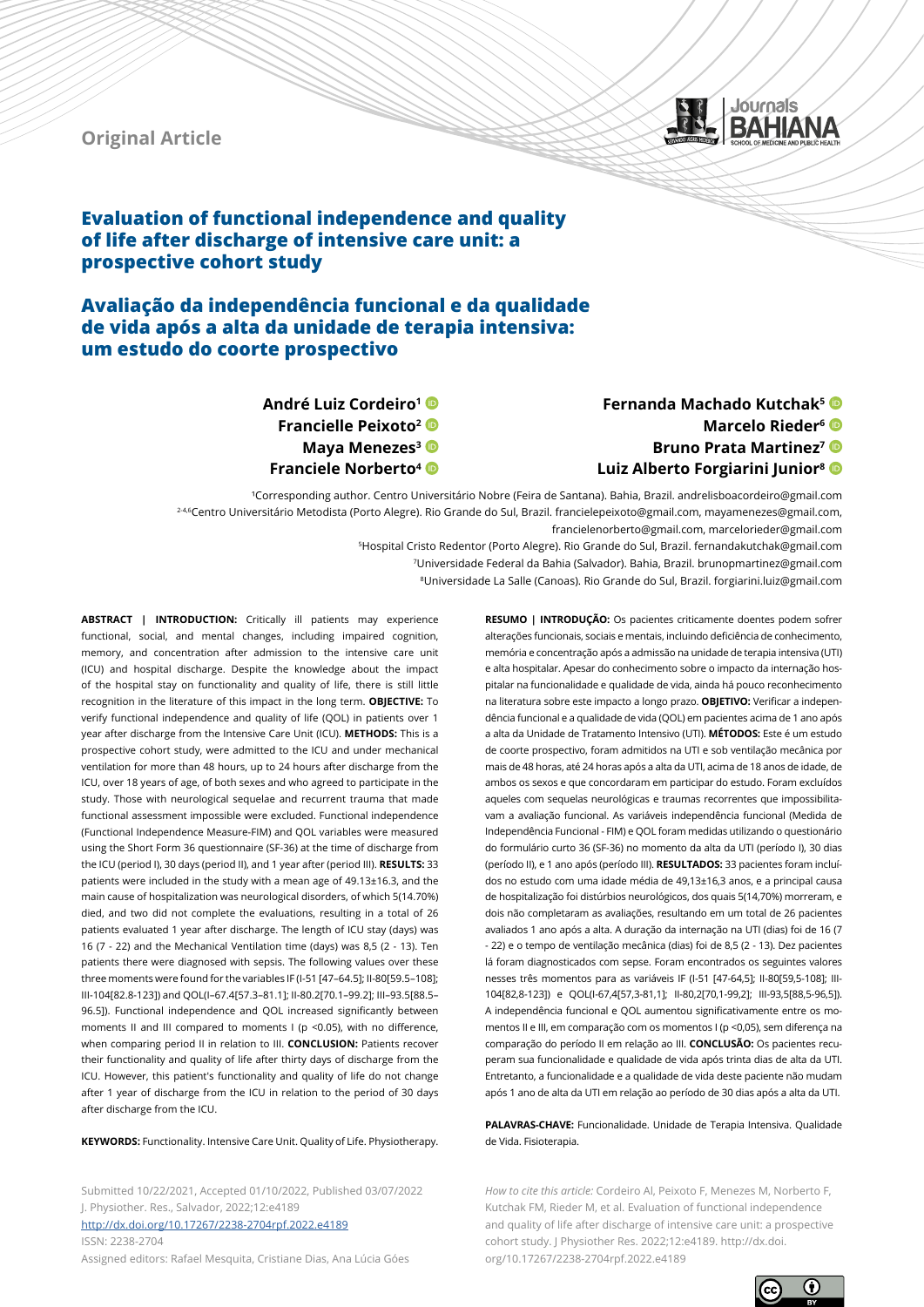## **Introduction**

Critically ill patients may experience functional, social, and mental changes, including impaired cognition, memory, and concentration after admission to the intensive care unit (ICU) and hospital discharge.<sup>1</sup> Recovery is often slow, prolonged and changes may persist after the hospital stay. Patients often need continuous support from family and caregivers after returning home, especially those mechanically ventilated during ICU stay.<sup>2,[3](#page-6-2)</sup> In addition to all changes related to ICU stay, increased survival is accompanied by an impact on short- and long-term quality of life (QOL) after discharge. $4$ 

The application of functionality scales for the assessment of critical patients is extremely important for the physiotherapist, as this has the main objective of minimizing the acquired functional loss, in addition to preserving the ability to maintain the skills necessary to perform activities of daily living (ADLs), with an emphasis on transfer and locomotion. $5$ Functional performance assessment is increasingly seen as a valuable measure of clinical test results. It is commonly used to identify the diagnosis, prognosis, compare the response to treatment of patients, and verify and monitor the performance of the functionality to guide the therapist in the elaboration of treatments and prevention of physical disabilities.<sup>[6](#page-6-5),2</sup> One variable that promotes impact on functionality is overall muscle strength, which can be measured through the palmar grip strength.

It is known that functional independence at discharge can be related to worse quality of life and mortality after hospital discharge and the monitoring of these variables in the post-discharge is of paramount importance to better understand these outcomes. $8.9$  $8.9$ However, despite the knowledge about the impact of the hospital stay on functionality and quality of life, there is still little recognition in the literature of this impact in the long term. Thus, the present study aimed to assess the variation in functional independence and quality of life over 1 year after discharge from the

ICU, comparing the moments of immediate discharge from the ICU, thirty days, and 1 year after discharge from the ICU. As a secondary objective, handgrip strength was assessed to identify muscle weakness at the time of discharge from the ICU.

#### **Methods**

A prospective cohort study was carried out in the ICU of Hospital Cristo Redentor and wards of the hospital itself, belonging to the Hospitalar Conceição Group, in Porto Alegre. The evaluations were carried out from March 2014 to September 2016. The study was approved by both Research Ethics Committees (opinion No. 866.267), and all patients signed the Free and Informed Consent Form (ICF).

## **Eligibility Criteria**

The study included patients admitted to the ICU and under mechanical ventilation for more than 48 hours, up to 24 hours after discharge from the ICU, over 18 years of age, of both sexes, and who agreed to participate in the study. We excluded those patients with neurological and traumatological changes prior to admission. Patients who died before 30 days or were transferred to another hospital were considered losses. Participants in the research were patients discharged from the ICU within the first 24 hours after leaving, already in the patient's bed, 30 days after discharge, and 1 year after discharge.

#### **Study Protocol**

The patients who were discharged from the ICU were invited to participate in the study (at the time of discharge or when they were up to 24 hours after discharge in the ward). After the acceptance and signature of the ICF, the evaluation form was filled in, and the data of identification, clinical diagnosis, length of stay in the ICU, time on MV, and whether there was a diagnosis of sepsis during the period of hospitalization.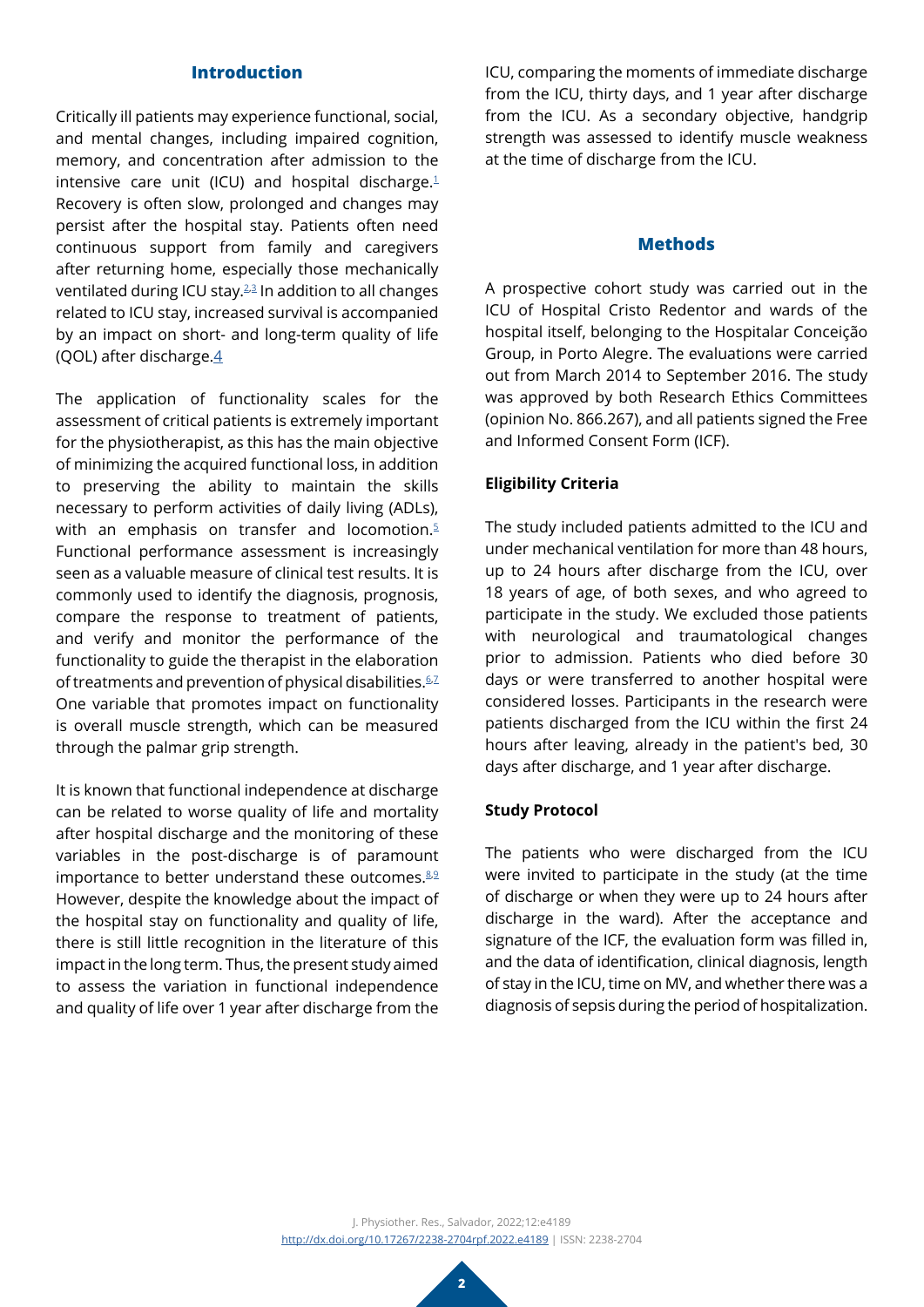After assessing functional independence using the Functional Independence Measure (FIM)<sup>[10](#page-6-9)</sup>, and quality of life was verified by Short-Form 36 (SF-36)<sup>11</sup> and handgrip strength[.12](#page-6-11) The interviews to assess the quality of life, FIM in 30 days and one year after discharge, were conducted by telephone contact. It is noteworthy that a blind examiner always performed the evaluations.

## **Collection Instruments**

#### **Functional Independence Measure**

The Functional Independence Measurement aims to measure what the person really accomplishes, regardless of the diagnosis, generating a valid score for the limitation or not. This scale assesses the patient's ability to develop body care, sphincter control, transfer, locomotion, and cognitive functions such as communication and memory. A score from 1 to 7 is assigned, with the lowest value corresponding to the patient totally dependent, and the maximum value was that patient completely independent from the functional point of view, reaching a maximum value of 126 points when all variables were added together. $10$ 

## **Quality of life**

The Medical Outcomes Short-Form Health Survey (SF-36) is a generic Health assessment instrument created in English, easy to administer, and understand. It consists of 36 questions, covering eight components, functional capacity, physical aspects, pain, general health status, vitality, social aspects, emotional aspects, and mental health evaluated by 35 questions and one more comparative question between current and health one-year ago.<sup>11</sup>

#### **Hand grip**

The maneuver used to measure strength by means of a dynamometer was following the recommendations of the American Society of Hand Therapists, which recommends that the subject be seated with the shoulder adducted and neutrally rotated, elbow flexed at 90º, forearm in a neutral position, and the wrist between 0º and 30º of extension and  $0^{\circ}$  to 15° of ulnar deviation.<sup>[12](#page-6-11)</sup>

## **Statistical analysis**

Categorical variables were expressed as absolute and percentage values, whereas continuous variables were described using means and standard deviations or medians and interquartile ranges. The normality of the data was assessed using the Shapiro-Wilk test. To compare the different study periods, we used the Kruskal-Wallis test with Dunn´s Post-hoc. The analyzes were performed using the Statistical Package for Social Science 20.0 (SPSS) program.

## **Results**

During the period established for data collection, 33 patients were included in the study, and during the study 5 (14.7%) patients died, two patients did not respond to new assessments, totaling the number of patients assessed for 26 in one year after discharge from the ICU (Figure 1).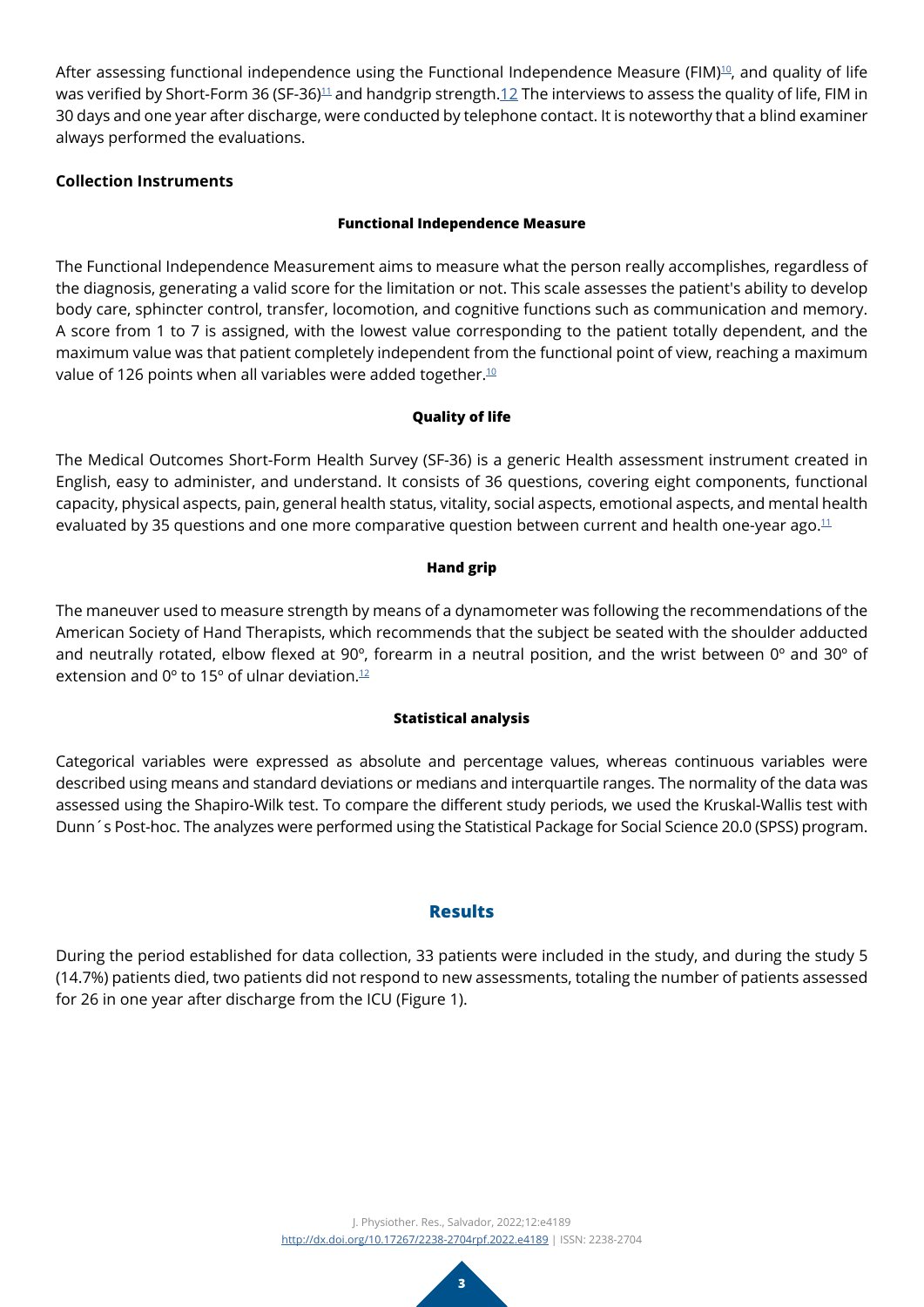#### **Figure 1.** Flowchart of the inclusion of participants in the study



The patients had a mean age of 49.13  $\pm$  16.3 years, with the female gender being predominant and the neurological condition as the main cause of hospitalization, according to table 1.

| Variable                                        | <b>Results</b>    |
|-------------------------------------------------|-------------------|
| Age (years)                                     | $49,13 \pm 16,3$  |
| <b>Total Hospitalization Time (days)</b>        | $36,76 \pm 12,70$ |
| Length of ICU stay (days)                       | $16(7 - 22)$      |
| MV time (days)                                  | $8,5(2 - 13)$     |
| Number of physiotherapeutic sessions in the ICU | $39(30 - 48)$     |
| Gender                                          |                   |
|                                                 |                   |
| Female                                          | 18 (56,25)        |
| Male                                            | 14 (43,75)        |
| <b>Causes of Hospitalization</b>                |                   |
| Neurological                                    | 14 (43,76)        |
| Polytrauma                                      | 9(28, 12)         |
| <b>Others</b>                                   | 9(28,12)          |
| Sepsis                                          | 10 (31,25)        |
| Deep vein thrombosis                            | 5(15,62)          |

#### **Table 1.** Characteristics of the patients included in the study (n = 33)

Data expressed as means +/- standard deviation and n (%). ICU: intensive care unit; MV: mechanical ventilation.

The assessment of peripheral muscle strength at discharge from the ICU showed values of 13.5  $\pm$  8.2 kg for the dominant limb. When analyzing the FIM, we observed that 30 days after discharge from the ICU, the only item that did not show significant improvement was communication, which showed improvement one year after discharge when compared to discharge from the ICU, with no difference in the 30-day comparison after discharge at one year.

The analysis of quality of life showed that even if there was an improvement in the total value between the ICU discharge time and thirty days and one year later, it was observed that some factors did not increase significantly (Table 2).

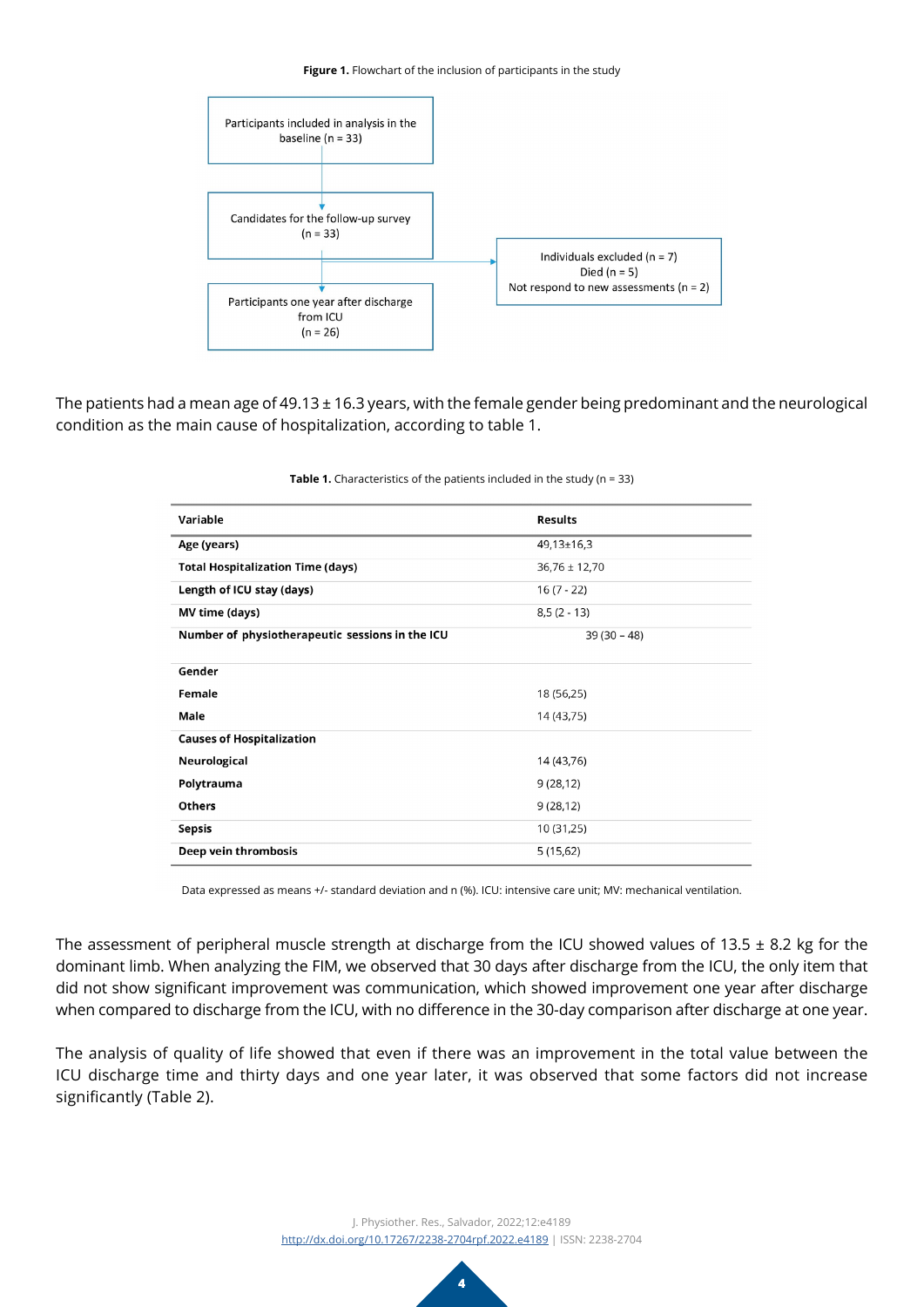**Table 2.** Evaluation of the FIM scale, quality of life and Barthel scale at the time after discharge from the ICU and 30 days after and one year after (n = 33)

| Variable                               | <b>ICU discharge</b> | After 30 days                   | After one year                  |
|----------------------------------------|----------------------|---------------------------------|---------------------------------|
| <b>Functional Independence Measure</b> |                      |                                 |                                 |
| Self-care                              | $14,28 \pm 6,0$      | $24,40 \pm 10,6^{\text{a}}$     | 34,48±17,04 <sup>b</sup>        |
| Sphincter control                      | $9,22 \pm 4,4$       | $11,90 \pm 3,6^{\circ}$         | $12\pm3.4^{\circ}$              |
| Mobility                               | $5,50 \pm 3,1$       | $11,53 \pm 6,2^a$               | 14,96±4,8 <sup>b</sup>          |
| Locomotion                             | $2,94 \pm 1,7$       | $5,97 \pm 4,0^{\circ}$          | $7,72\pm3,38^{b}$               |
| Communication                          | $12,25 \pm 5,8$      | $14,60 \pm 5,9$                 | 18,56±7,16 <sup>b</sup>         |
| Social cognition                       | $9,72 \pm 5,7$       | $13,23 \pm 5,5^{\circ}$         | 16,44±4,08 <sup>b</sup>         |
| Total                                  | $51(47 - 64, 5)$     | 80 (59,5 - 108) $a$             | 104 (82,8 - 123) <sup>b</sup>   |
| Quality of Life (SF-36)                |                      |                                 |                                 |
| Functional capacity                    | $3,75 \pm 6,1$       | $26,17 \pm 23,9^{\circ}$        | $16,5 \pm 5,63$                 |
| Limitations due to physical aspects    | $11,72 \pm 25,0$     | $15 \pm 20.0$                   | $5,86 \pm 1,42$                 |
| Pain                                   | $14,66 \pm 17,7$     | 41,23 ± 26,1 $a$                | $7,68 \pm 2,47$                 |
| General health status                  | $43,63 \pm 22,3$     | $40,53 \pm 22,0$                | $13,31 \pm 3,19$                |
| Vitality                               | $26,72 \pm 20,9$     | $36,83 \pm 24,1$                | $12,81 \pm 3,40$                |
| Social aspects                         | $21,88 \pm 24,0$     | $38,75 \pm 24,0^{\text{a}}$     | $6,40 \pm 1,61$                 |
| Limitations due to emotional aspects   | $13,46 \pm 29,8$     | $16,65 \pm 23,9$                | $4,27 \pm 1,28$                 |
| Mental health                          | $47,94 \pm 22,6$     | 63,47 ± 23,1 $a$                | $20 \pm 4.23$                   |
| Total                                  | $67,4(57,3 - 81,1)$  | 80,2 (70,1 - 99,2) <sup>a</sup> | 93,5 (88,5 - 96,5) <sup>b</sup> |

Data expressed as mean ± standard deviation and median (minimum - maximum). a p <0.05 30 days vs. ICU discharge. b p <0.05 1 year vs. ICU discharge.

# **Discussion**

In the present study, we observed patients' functional and quality of life improvement thirty days and one year later compared to discharge from the ICU. This is not related to the length of stay, mechanical ventilation, or the presence of sepsis in comparison to immediate discharge from the ICU. We also demonstrate no difference in the quality of life and functionality when comparing 30 days and one after discharge. After thirty days, variables such as self-care, Sphincter control, Mobility, Locomotion, and social cognition were significant compared to the time of hospital discharge. All continued to have significance after one year, with the addition of communication. In terms of quality of life, Functional capacity, Pain, Social aspects, and Mental health were significant compared to high in the ICU.

When evaluating the functionality through the FIM and Barthel scales on quality of life through the SF-36, we demonstrate the improvement in both conditions in the period of 30 days and one year after discharge from the ICU. In a cohort study<sup>[13](#page-6-12)</sup>, evaluated 116 patients who were mechanically ventilated for more than 48 hours throughout 3, 6, and 12 months. The authors used the Sickness Impact Profile method and demonstrated that 1 year after discharge from the ICU, about 69% of the patients still have restrictions in their ADLs and that only 50% of the patients returned to work-related activities. According to our study, there was a significant improvement in functional independence and quality of life after one year, which disagrees with the authors, as mentioned earlier. This divergence may reside in the assessment tool used and in the sample size, and type I statistical error may have occurred in the present study.

> J. Physiother. Res., Salvador, 2022;12:e4189 <http://dx.doi.org/10.17267/2238-2704rpf.2022.e4189> | ISSN: 2238-2704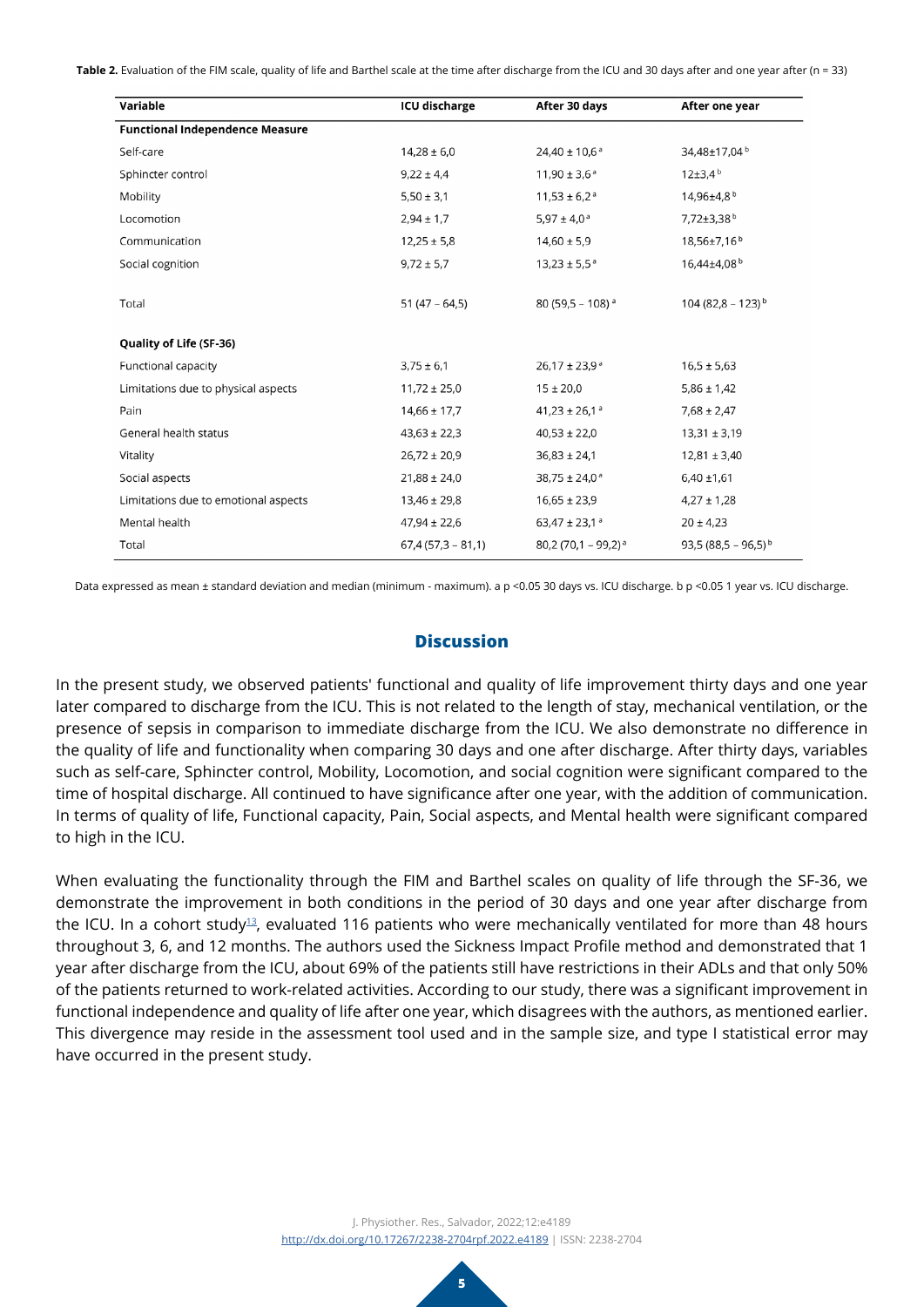Another study, which evaluated patients undergoing MV for prolonged periods, demonstrated that after hospital discharge, only 9% of them had obtained positive results in relation to social functional and cognitive independence.<sup>14</sup>

According to the authors, this fact may be related to mechanical ventilation, which causes systemic complications such as pulmonary, peripheral muscle, and multiple organ mechanics, causing great morbidity to these patients. The negative impact is high, which can expose patients to inadequate levels of care, resulting in unexpected deaths or readmissions to the ICU during the same hospitalization[.15](#page-6-14) Our study found that thirty days after hospital discharge, there were changes in cognition and social aspects, but this change was less sensitive after one year. This can be explained by the patient's profile included in this research and the lack of understanding of the level of physical activity performed by them after hospital discharge.

Dettling-Ihnenfeldt et al. on functionality show us how much these patients' early mobilization improves in the long run. In an analysis of 133 patients evaluated during 3, 6, and 12 months after discharge, they presented impaired functional health status at 3 months after discharge from the ICU, not at 6 and 12 months[.16](#page-6-15)  One of the reasons that can modify the functional outcome of patients admitted to the ICU is physical therapy performance. It aims to promote recovery and preservation of functionality, reducing weaning time, mechanical ventilation, and hospitalization.<sup>17,[18](#page-6-17)</sup> Thus, physiotherapy helps to improve functionality and post-discharge quality of life.

We did not show any correlation between the number of visits and the outcomes evaluated during our study. However, the literature shows that patients diagnosed with muscle weakness acquired in the ICU (FMA-ICU) have a worse functional prognosis, from 3 to 12 months, after discharge.<sup>[14](#page-6-13),[19](#page-6-18)</sup>

In another study on functionality and mortality, patients had significantly greater impairment of functional status at hospital discharge than patients with shorter ICU stays, and this difference persisted after three months.<sup>20</sup> Furthermore, the levels of independence in the one-year follow-up were never

similar to the baseline, corroborating our study where the variable FIM communication increased in one year, in contrast to the functional capacity variable of the SF36 questionnaire, which decreased considerably. A possible alternative for this population of critically ill patients after discharge from the ICU could be a multicomponent rehabilitation program combining cognitive, physical, and functional training, thus improving cognitive performance, and improving functional results[.21](#page-6-20)

The present study has limitations the small sample size and the absence of an assessment of severity at admission to the ICU. Another limitation was the collection of the measure of functional independence based on self-report, which can lead to measurement bias and the non-control of interventions performed in the home environment, which may impact the outcomes evaluated.

#### **Conclusion**

Patients recover their functionality and quality of life after thirty days of discharge from the ICU, however the functionality and quality of life of this patient does not change after 1 year of discharge from the ICU in relation to the period of 30 days after discharge from the ICU.

#### **Authors' contributions**

Cordeiro ALL contributed to the analysis and interpretation of the data, writing the manuscript, and critical revision of the manuscript for intellectual content. Peixoto F, Menezes M, and Norberto F participated in the conception and design of the research, data collection, data analysis and interpretation, and manuscript writing. Kutchak FM and Rieder M participated in research conception and design, data acquisition, data analysis and interpretation, manuscript writing, and critical manuscript revision for important intellectual content. Martinez BP participated in writing the manuscript and critical revision to the intellectual content. Forgiarini Junior LA participated in the conception and design of the research, acquisition of data, analysis and interpretation of data, writing of the manuscript, and critical revision of the manuscript as to intellectual content.

J. Physiother. Res., Salvador, 2022;12:e4189 <http://dx.doi.org/10.17267/2238-2704rpf.2022.e4189> | ISSN: 2238-2704